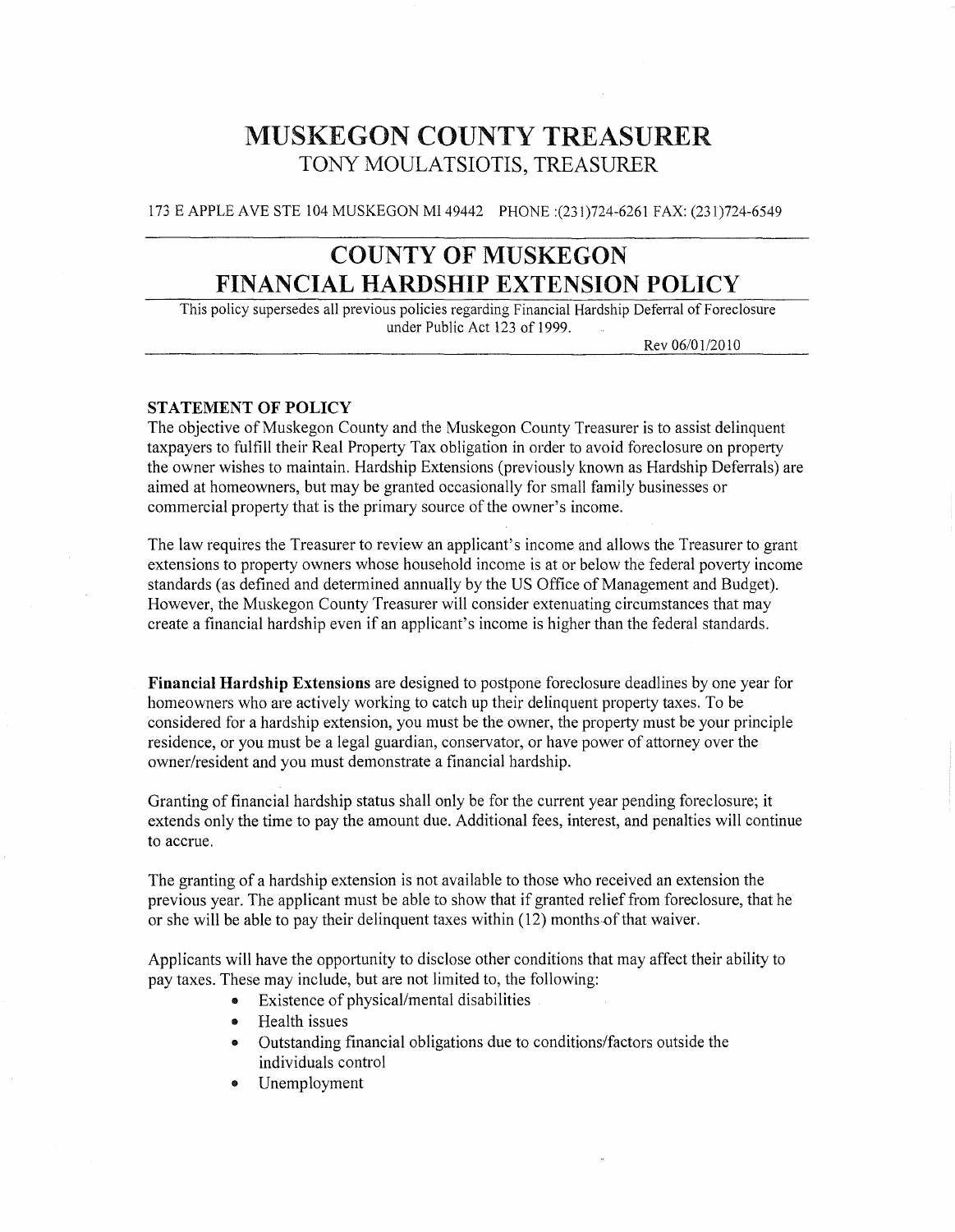#### APPLICANT CONDITIONS

- Hold title to the property or represent the estate of the titleholder, if deceased
- Complete the attached application
- Provide proof of income-this includes the entire household of the titleholder
- Provide details of all attempts for assistance and borrowing (money from family, home equity loans, refinancing, etc.), and the results of these efforts
- Present a plan for payment. Plans may include one or more of the following:
	- Assistance from a local help agency
	- Recent history of making regular payments
	- Sale or refinancing of the property

#### You will need to submit COPIES of the following to our office:

1. Provide a copy of a valid mortgage, deed, or land contract for the property

2. Provide a copy of your most current income tax returns. If you don't file a tax return, please supply any verification of income (for example: W2's, Social Security Benefit Statement, Friend of Court Statement, etc)

3. Proof of Probate Documentation if applicable.

If an applicant has met the requirements listed above, the Treasurer shall have the sole discretion to grant or deny a hardship extension and as a result, remove the subject property from the foreclosure proceedings. This determination is final and not subject to appeal.

#### Attachments to this policy:

- 1. US Dept of Health and Human Services (HHS) Poverty Guidelines for the most recent year
- 2. Application Instructions and Form
- 3. Payment Agreement

Adopted By:  $\mathbb{Z}_{3}$  by  $\mathbb{Z}_{4}$  $\sigma$ 9/2010

Tony Moulatsiotis, County Treasurer

For the purposes ofthis policy, the three attachments to this policy may be updated annually without requiring action by the Muskegon County Board of Commissioners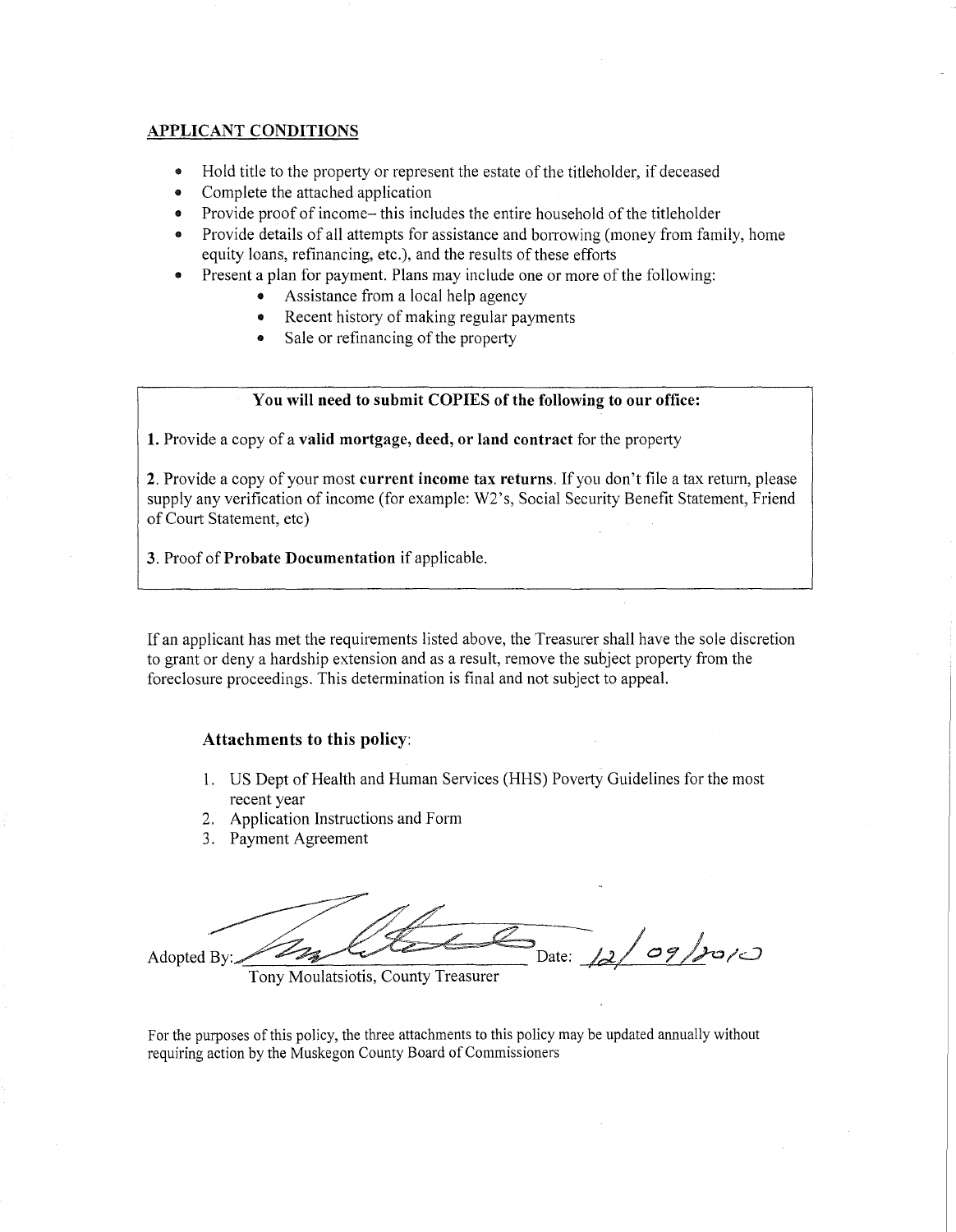# MUSKEGON COUNTY TREASURER'S OFFICE FINANCIAL HARDSHIP EXTENSION APPLICATION

| Tax Years Owing:                                      |      |          |
|-------------------------------------------------------|------|----------|
|                                                       |      |          |
| PRE percent on property $\%$ Property is: Residential |      | Business |
|                                                       |      |          |
| Name of Owner & Co-Owner:                             |      |          |
| Phone Number: Home                                    | Cell |          |

|                  | <b>Address</b> | City<br>$\sim$ | <b>State</b> | Zip Code |
|------------------|----------------|----------------|--------------|----------|
| Property Address |                |                | MI           |          |
| Mailing Address  |                | ٠.             | MI           |          |

#### Property & Background Information:

 $\bar{\mathcal{A}}$ 

• Do you own this property free and clear?  $\Box$  Yes OR  $\Box$  No If no, please state the mortgage company's name or land contract information here

• Purchase date of the property: \_

• What date did you move into this property? \_

• Purchase Price (if purchased in the last 3 years) \_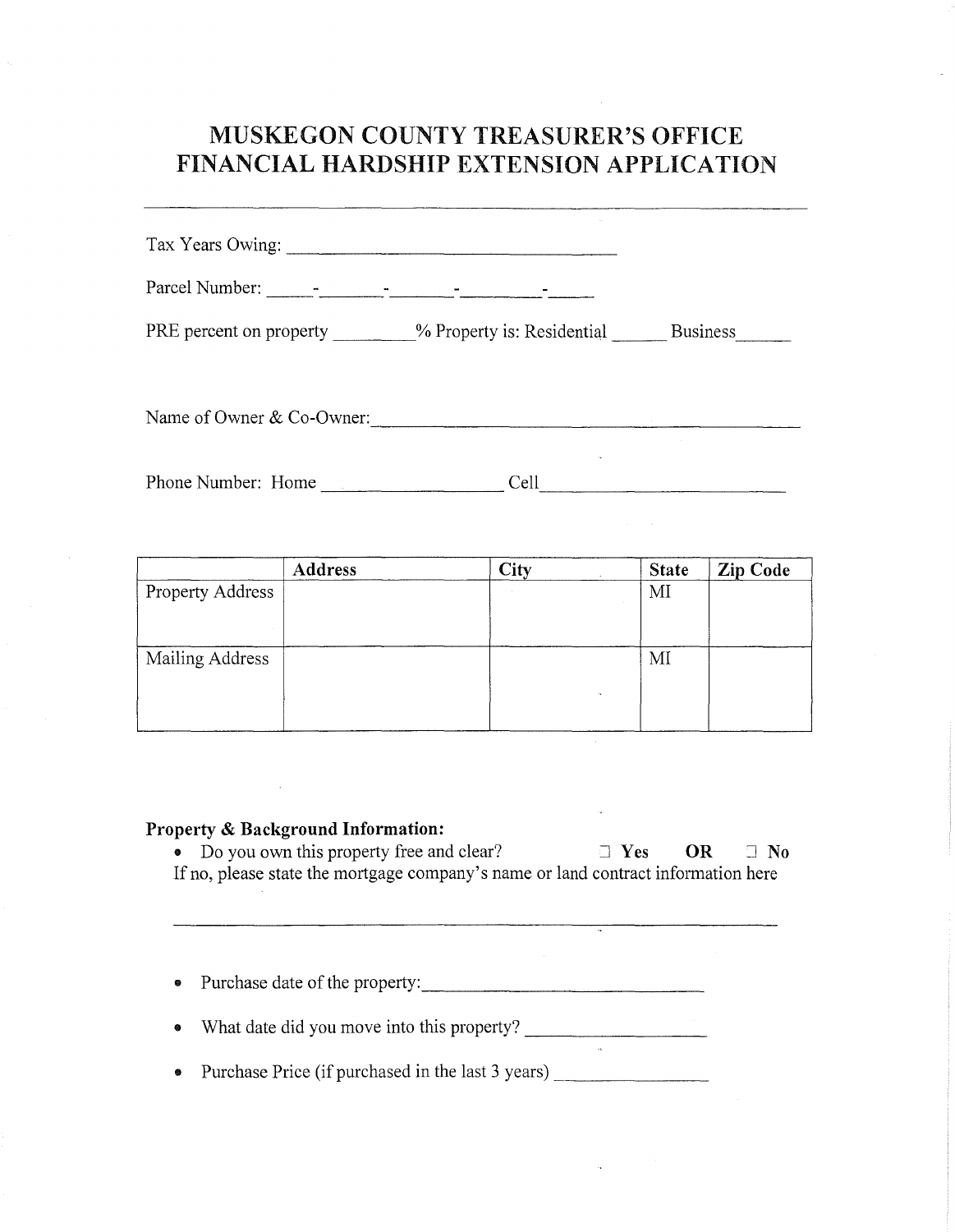# Employment Status and Name of Employer:

|        | Employed                   |           | <b>Status</b>    |                  | <b>Current Employer</b> |
|--------|----------------------------|-----------|------------------|------------------|-------------------------|
| Self   | $\exists$ Yes              | $\Box$ No | $\Box$ Full Time | $\Box$ Part Time |                         |
| Spouse | $\exists$ Yes $\exists$ No |           | $\Box$ Full Time | $\Box$ Part Time |                         |

|        |               | <b>Are You Disabled?</b> | <b>Nature of Disability?</b> |  |
|--------|---------------|--------------------------|------------------------------|--|
| Self   | $\supset$ Yes | $\Box$ No                |                              |  |
| Spouse | $\Box$ Yes    | $\Box$ No                |                              |  |

## Income Information:

How many individuals live (reside) in the household?

## List **All** Persons Living in this Home Other Than You or Your Spouse

|                                 | Person #1               | Person #2                                  | Person #3               |
|---------------------------------|-------------------------|--------------------------------------------|-------------------------|
| Name                            |                         |                                            |                         |
| Age                             |                         | $\mathbf{A}$                               |                         |
| Relationship                    |                         |                                            |                         |
| Occupation                      |                         |                                            |                         |
| Monthly Income                  | S                       | \$                                         | \$                      |
| Receive Financial<br>Assistance | $\Box$ Yes<br>$\Box$ No | $\Box$ Yes<br>$\Box$ No<br>$\sim$ 4 $\sim$ | $\Box$ Yes<br>$\Box$ No |
| Case Number &                   |                         |                                            |                         |
| Name of Agency                  |                         |                                            |                         |
| Claimed as<br>Dependent         | $\Box$ No<br>$\Box$ Yes | $\exists$ Yes<br>$\Box$ No                 | $\Box$ Yes<br>$\Box$ No |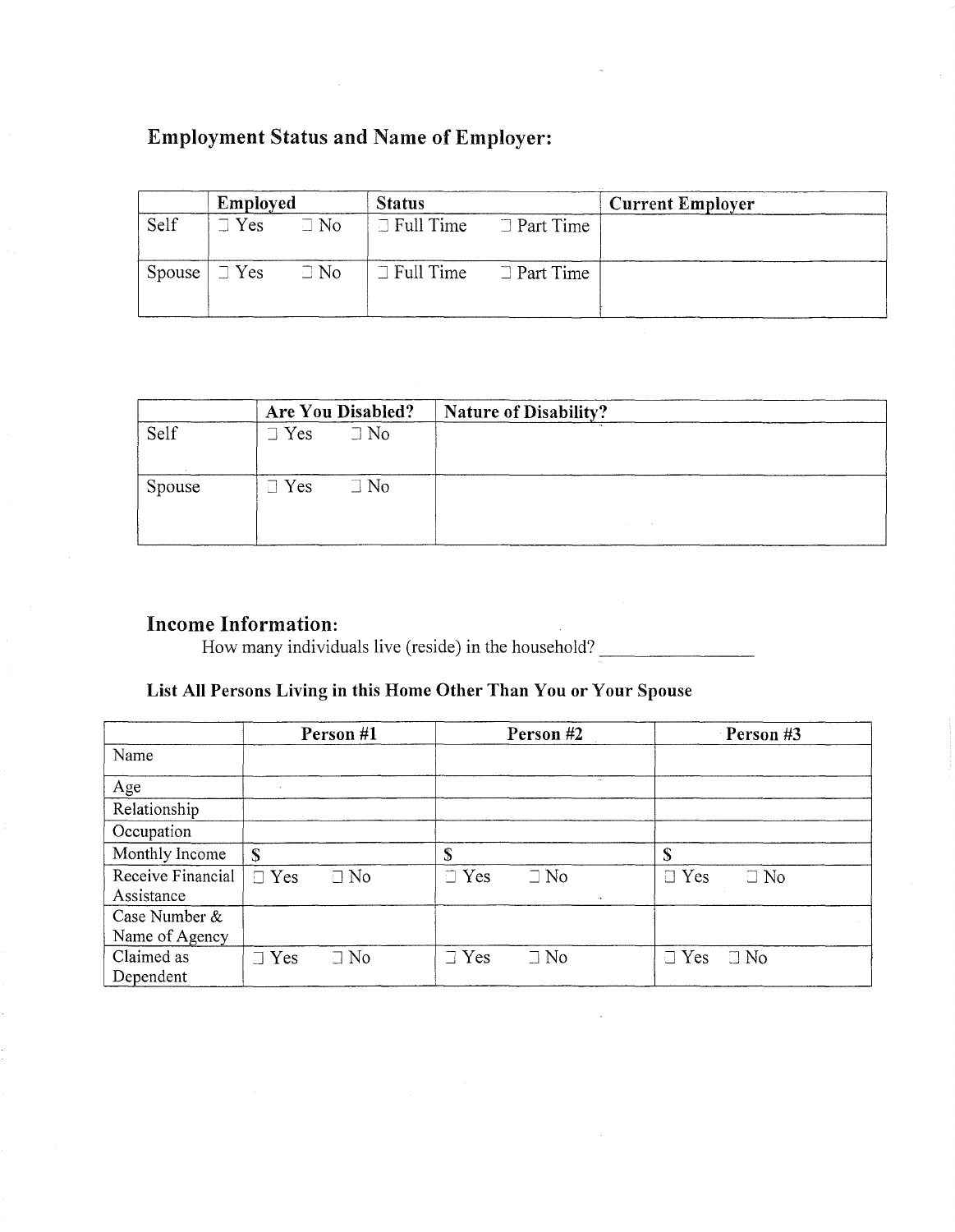## Estimated Household Income

| <b>Source of Income</b>                                                     | <b>Monthly Amount</b> |
|-----------------------------------------------------------------------------|-----------------------|
| Wages, Salaries, Tips, Sick Pay, Strike Pay, Rent/Business Income, etc (you | S                     |
| and your spouse)                                                            |                       |
| Social Security Retirement, Social Security Survivors, Disability (SSDI),   | S                     |
| Supplemental Security Insurance (SSI) (provide statement)                   |                       |
| Retirement Pension or Annuity Benefits (Include Military Retirement Pay)    | S                     |
| Interest or Dividends Earned from any source                                | \$                    |
| Food Assistance (DHS)                                                       | S                     |
| Disability Payments (Worker Compensation, Veterans Disability)              | S                     |
| Family Independence Program, State Disability Assistance, State             | S                     |
| Supplemental Security Income (attach copy of annual statement from DHS)     |                       |
| Alimony                                                                     | S                     |
| Child Support (attach verification)                                         | S                     |
| Unemployment Benefits                                                       | S                     |
| <b>OTHER INCOME</b>                                                         | S                     |
| (Minus) amount you pay for Medical Insurance)                               | $S -$                 |
| Add Income for all members of Household (not claimed as dependent)          | $\mathbf{S} +$        |
| Please reference the table above                                            |                       |
| YOUR TOTAL MONTHLY INCOME                                                   | $=$ \$                |
| Total Projected Household Income For 20 [Mour Total Income x 12             |                       |
| months)                                                                     |                       |

## ASSET INFORMATION

Do you have an ownership interest in any other real estate?  $\Box$  Yes OR  $\Box$  No If yes, please list the information below (attach additional sheets if necessary)

 $\sim$   $\sim$ 

| $\sim$ 1<br><b>Address</b> | Value | <b>Type of Use</b> | Purchase Date Purchase Price |
|----------------------------|-------|--------------------|------------------------------|
|                            |       |                    |                              |
|                            |       |                    | ۰D                           |
|                            |       |                    | Φ                            |

## List all Vehicles, Cars, Trucks, Boats Trailers, ATV's, etc

| List all Vehicles, Cars, Trucks, Boats Trailers, ATV's, etc |            |            |            |  |  |
|-------------------------------------------------------------|------------|------------|------------|--|--|
|                                                             | Vehicle #1 | Vehicle #2 | Vehicle #3 |  |  |
| <b>Make</b>                                                 |            |            |            |  |  |
| Model                                                       |            |            |            |  |  |
| Year                                                        |            |            | $\sim$     |  |  |
| <b>Balance Owed</b>                                         |            |            |            |  |  |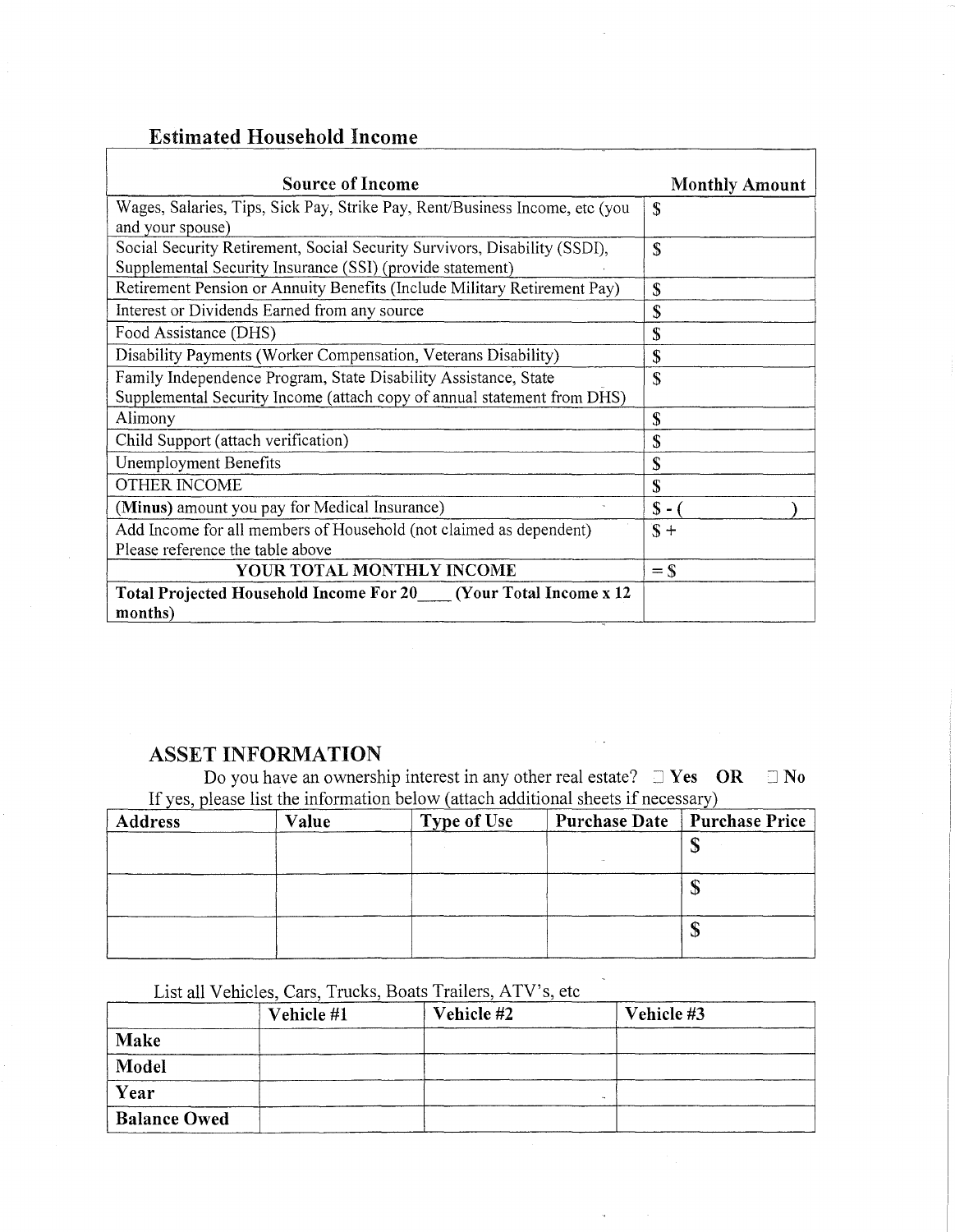### Financial Assistance and Property Tax Relief

1. Have you applied for financial assistance with Department of Human Services (DRS) for payment of your taxes to prevent tax foreclosure?

 $\Box$  Yes OR  $\Box$  No

Please provide proof of application (determination letter from DHS)

2. Are you (or your spouse) a military veteran?  $\exists$  Yes OR  $\exists$  No

If yes, have you contacted the VA or Veterans Trust Fund for financial assistance?

 $\exists$  Yes OR  $\exists$  No

3. Have you applied for a **Poverty Exemption** of property taxes from the city or township based on your income within the last year?

 $\exists$  Yes OR  $\exists$  No

Please provide proof of application (determination letter from the Board of Review)

4. Have you contacted your mortgage company to see if they will start an escrow account?

 $\neg$  Yes OR  $\neg$  No

## Additional Questions and Requirements:

Are you facing any special circumstances which make it hard to pay your delinquent taxes? Please describe (use an additional sheet if necessary)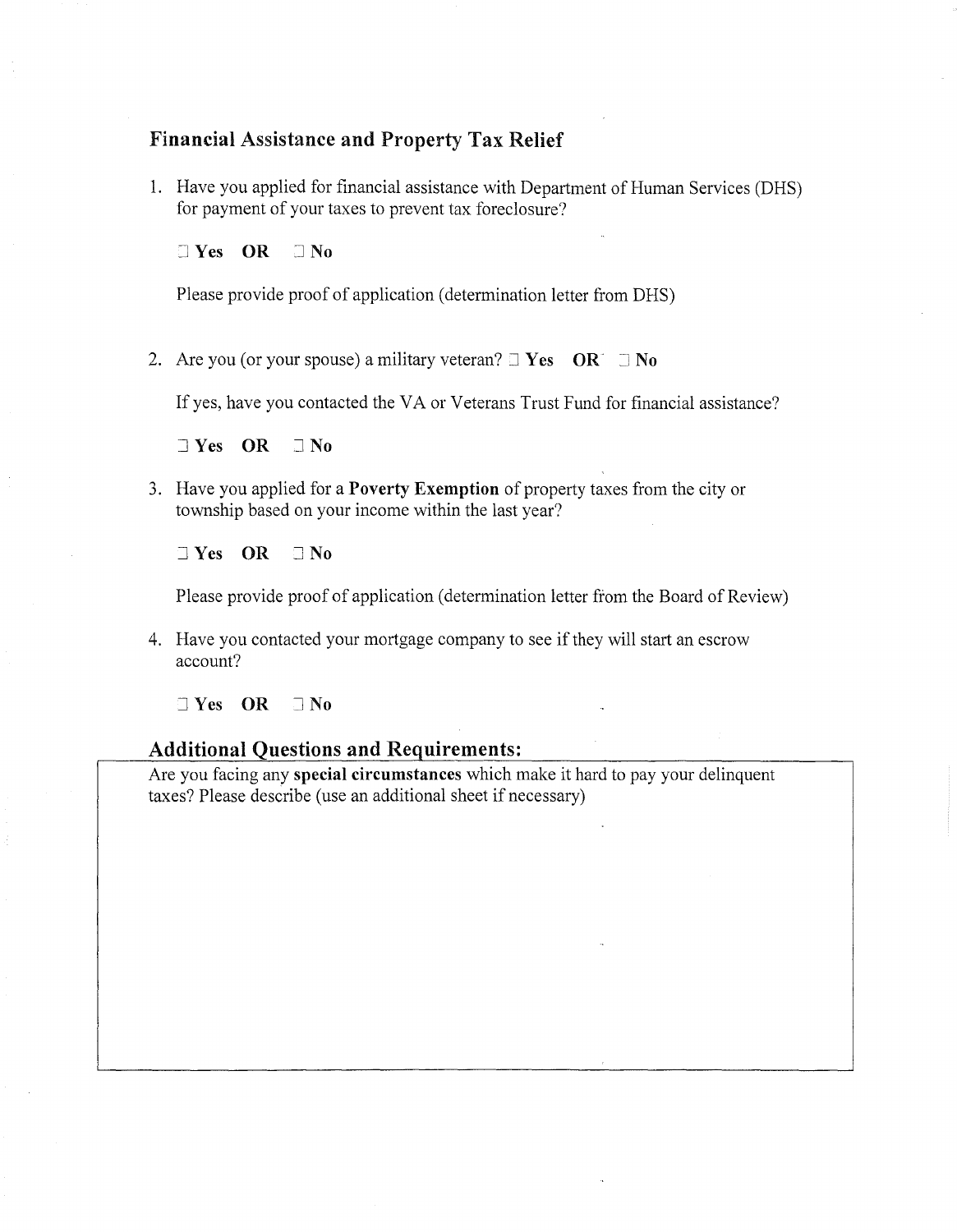Do you have a Plan **of Specific Action** that will be taken to pay your delinquent taxes and to avoid future property tax delinquency? If No, how do you plan to pay your property taxes if granted an extension?

**I declare under the penalties of perjury, that all of the information submitted in my application for Hardship Extension is true. I understand that postponement of foreclosure will not affect the Muskegon County Treasurer's right to sell the property at a later foreclosure date. I fully understand that fees and interest will continue to accrue on all tax years delinquent. .** 

-------------- Today's Date **Your Printed Name** Signature \_

Spouse or Co-Owners Signature \_